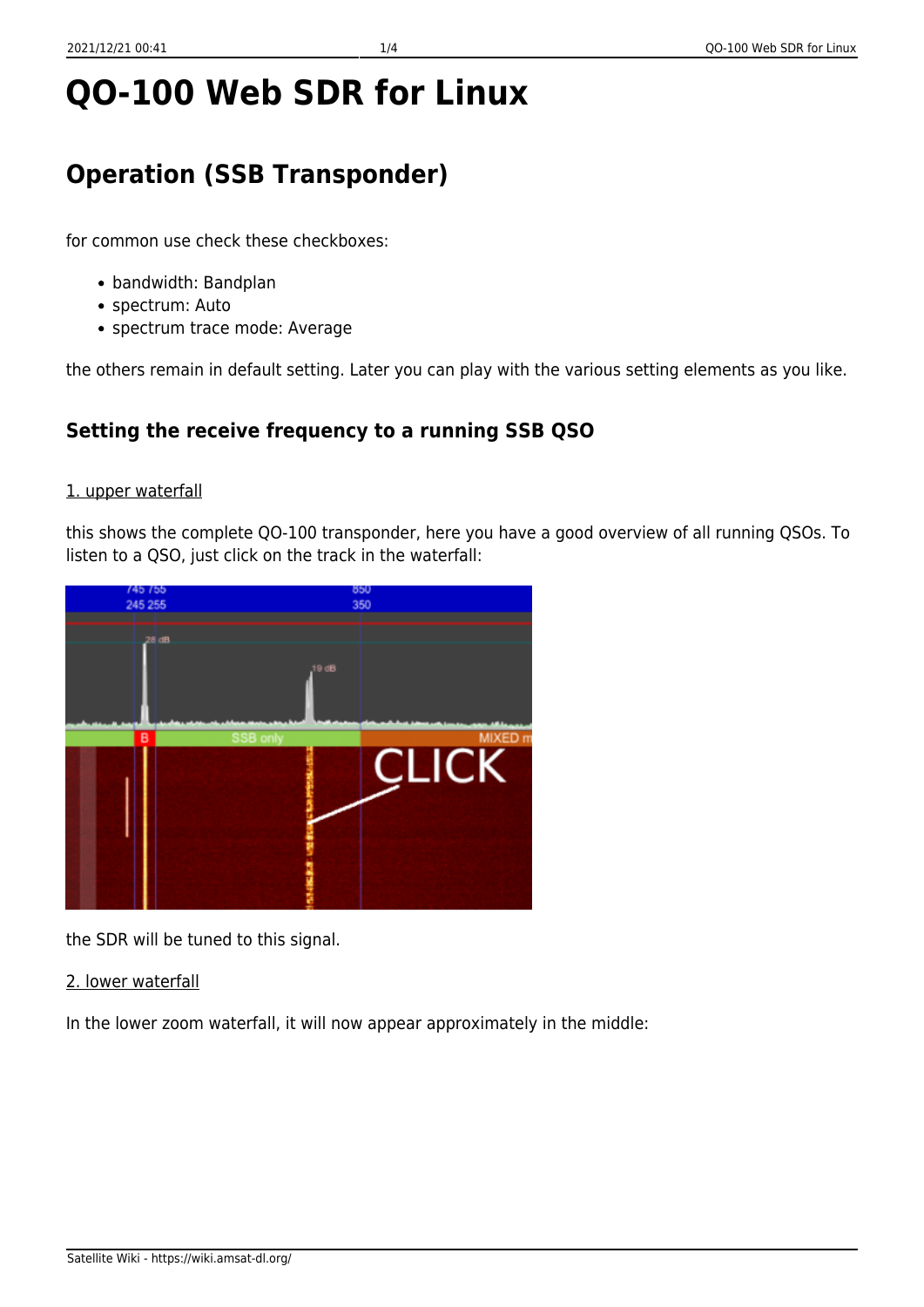

the trace in the lower waterfall is slightly left of center in this example. We are working in SSB USB (Upper Side Band) modulation. To hear the signal it must be in the 0 to 3 kHz range, so we need to shift it up, there are 2 ways to do this:

- coarse tuning … you click with the mouse on the **left** side of the track. This will move it into the SSB range.
- fine tuning … with the mouse wheel you can fine tune in the lower waterall.

The final tuned SSB signal looks like this:

| 10489.824820<br>2400.324820 |  |  |
|-----------------------------|--|--|
|                             |  |  |

it is between the thin blue lines in the listening area.

#### **activating the speaker**

Web browsers require user intervention to turn on the speaker for security reasons. This is done by clicking the **AUDIO OFF** button. Here you can turn the audio on and off.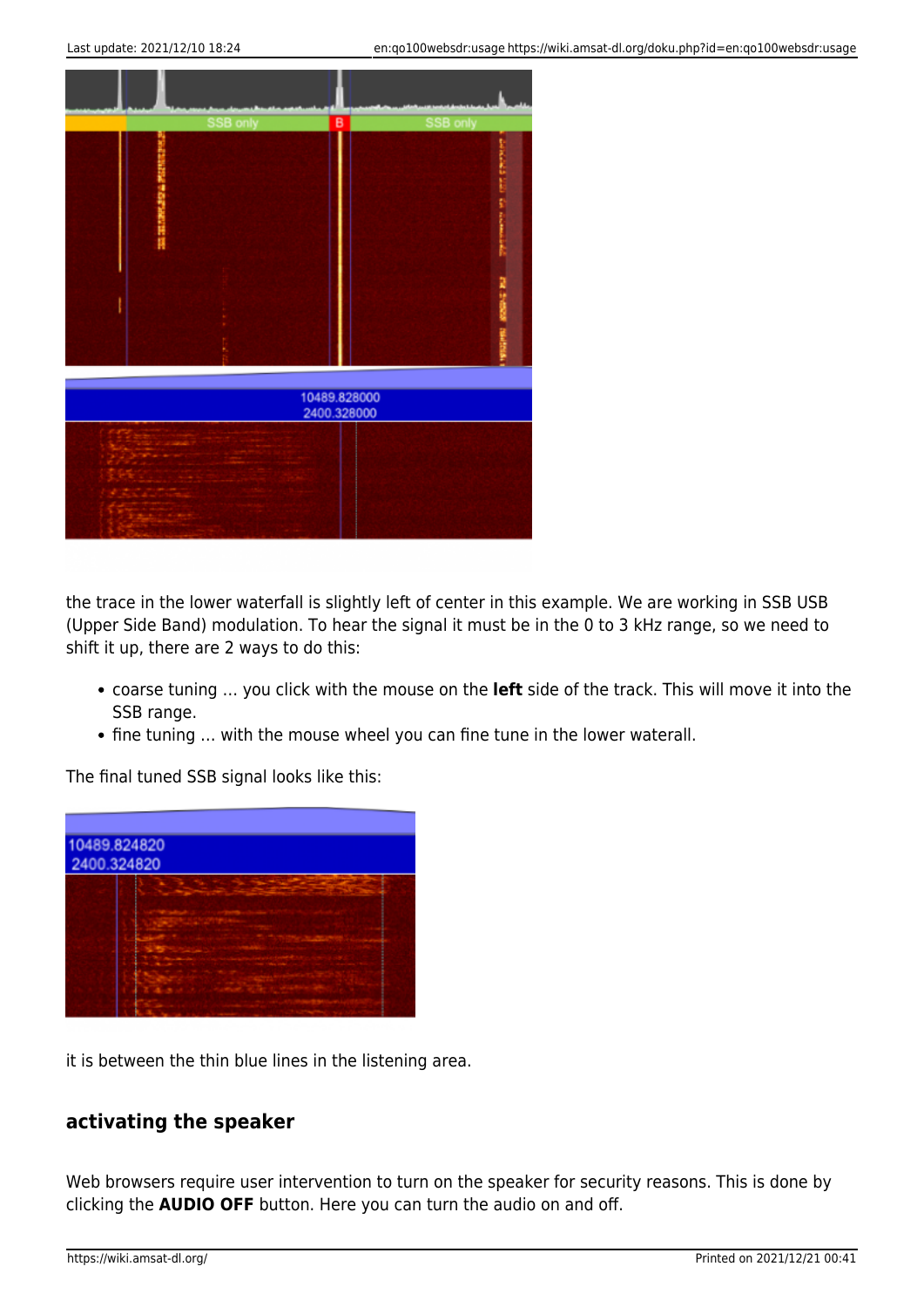Once you hear the audio, you can use the mouse wheel to fine tune the SSB to the correct pitch. The volume is adjusted with the **Audio** slider.

The other controls are self-explanatory.

#### **ICOM Remote Control**

you can connect an ICOM transceiver (usually this will be the IC9700) via USB. If ICOM CAT is activated (top right) then clicking in the waterfall **with the right mouse button** will send the frequency to the transceiver and set it. When turning the frequency dial on the transceiver, the frequency is sent to the WebSDR, which follows the frequency of the IC9700.

Note the corresponding settings in the **Setup**.

### **ICOM remote control**

you can connect an ICOM transceiver (usually this will be the IC9700) via USB. If ICOM CAT is enabled (top right) then clicking in the waterfall **with the right mouse button** will send the frequency to the transceiver and set it. When turning the frequency dial on the transceiver, the frequency is sent to the WebSDR, which follows the frequency of the IC9700.

Please note the corresponding settings in the **Setup**.

#### **Info Display**



- mouse X … frequency at the position of the mouse pointer
- mouse Y … if you point with the mouse pointer to a peak in the spectrum, then the distance above the noise is displayed here in dB
- \*Transponder Noise\*\* … the noise level generated by the QO100 transponder is measured. The higher this reading is, the more sensitive the local QO-100 receiving system is. Clouds or snowfall also have a significant effect on this value. The transponder noise is one of the best indicators for the quality of the receiver!
- Users: Number of users logged into the WebSDR. The IP address of each user is displayed in a list.
- Freq Drift ... Deviation of the measured beacon frequency from the nominal frequency. Values below  $+/-$  50 Hz are ok. If the value is above  $+/-$  100 Hz there is probably some problem with the clock generation of the receiving station.